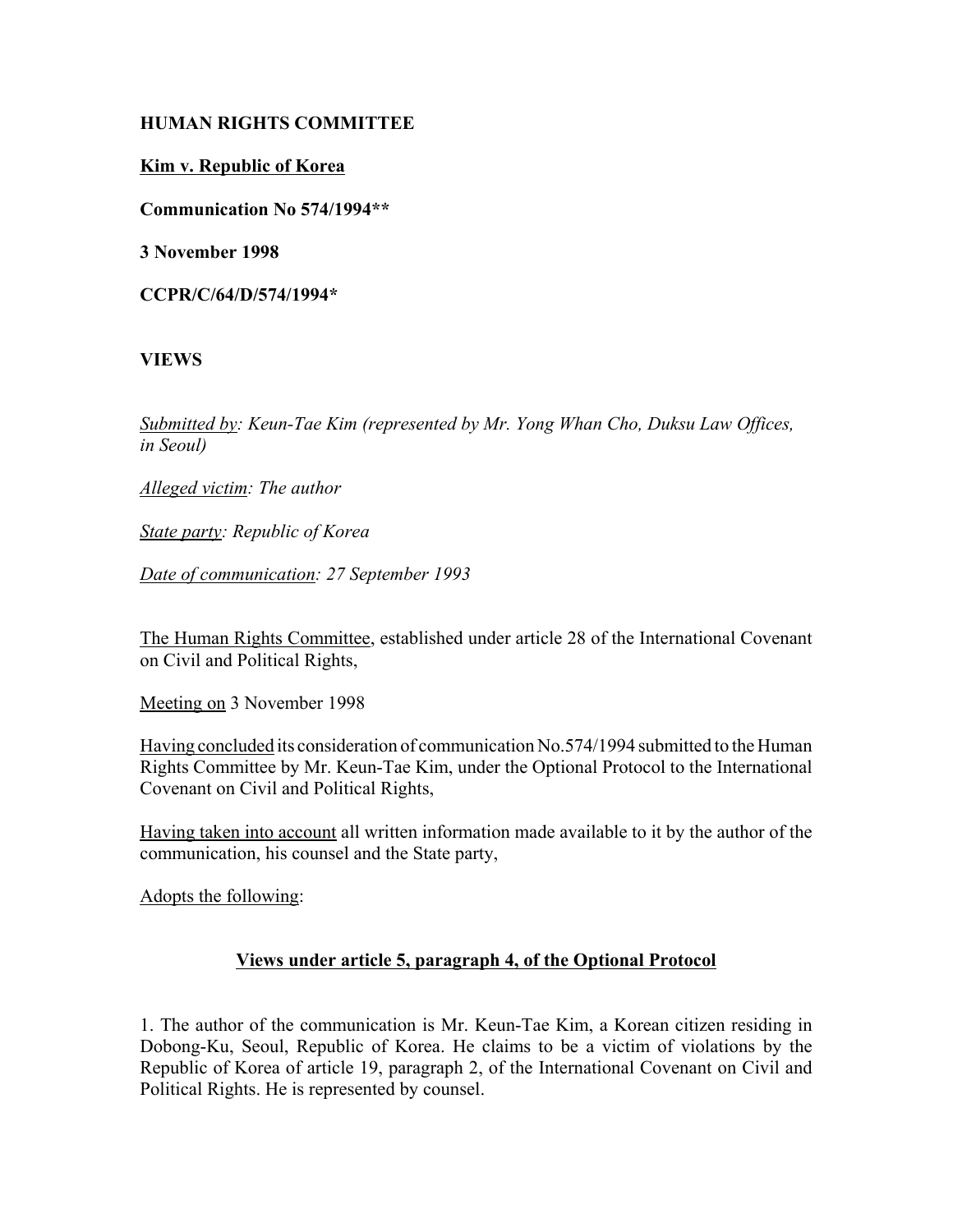### The facts as submitted by the author:

2.1 The author is a founding member of the National Coalition for Democratic Movement (Chunminryum; hereinafter NCDM). He was the Chief of the Policy Planning Committee and Chairman of the Executive Committee of that organization. Together with other NCDM members, he prepared documents which criticized the Government of the Republic of Korea and its foreign allies, and appealed for national reunification. At the inaugural meeting of the NCDM on 21 January 1989, these documents were distributed and read out to approximately 4,000 participants; the author was arrested at the conclusion of the meeting.

2.2 On 24 August 1990, a single judge on the Criminal District Court of Seoul found the author guilty of offences against article 7, paragraphs 1 and 5, of the National Security Law, the Law on Assembly and Demonstrations and the Law on Repression of Violent Activities, and sentenced him to three years' imprisonment and one year of suspension of eligibility. The Appeal Section of the same tribunal dismissed Mr. Kim's appeal on 11 January 1991, but reduced the sentence to two years' imprisonment. On 26 April 1991, the Supreme Court dismissed a further appeal. It is submitted that as the Constitutional Court had held, on 2 April 1990, that article 7, paragraphs 1 and 5, of the National Security Law, are not inconsistent with the Constitution, the author has exhausted all available domestic remedies.

2.3 The present complaint only relates to the author's conviction under article 7, paragraphs 1 and 5, of the National Security Law. Paragraph 1 provides that "any person who assists an anti-State organization by praising or encouraging the activities of this organization, shall be punished". Paragraph 5 stipulates that "any person who produces or distributes documents, drawings or any other material(s) to the benefit of an anti-State organization, shall be punished". On 2 April 1990, the Constitutional Court held that these provisions are compatible with the Constitution as they are applied [only] when the security of the State is endangered, or when the incriminated activities undermine the basic democratic order.

2.4 The author has provided English translations of the relevant parts of the Courts' judgements, which show that the first instance trial court found that North Korea is an anti-State organization, with the object of violently changing the situation in South Korea. According to the Court, the author, despite knowledge of these aims, produced written material which reflected the views of North Korea and the Court concluded therefore that the author produced and distributed the written material with the object of siding with and benefiting the anti-State organization.

2.5 The author appealed the judgement of 24 August 1990 on the following grounds:

- although the documents produced and distributed by him contain ideas resembling those which the regime of North Korea advocates, the judge misinterpreted the facts, as the overall message in the documents was "the accomplishment of reunification through independence and democratization". It thus cannot be said that the author either praised or encouraged the activities of North Korea, or that the contents of the documents were of direct benefit to the North Korean regime;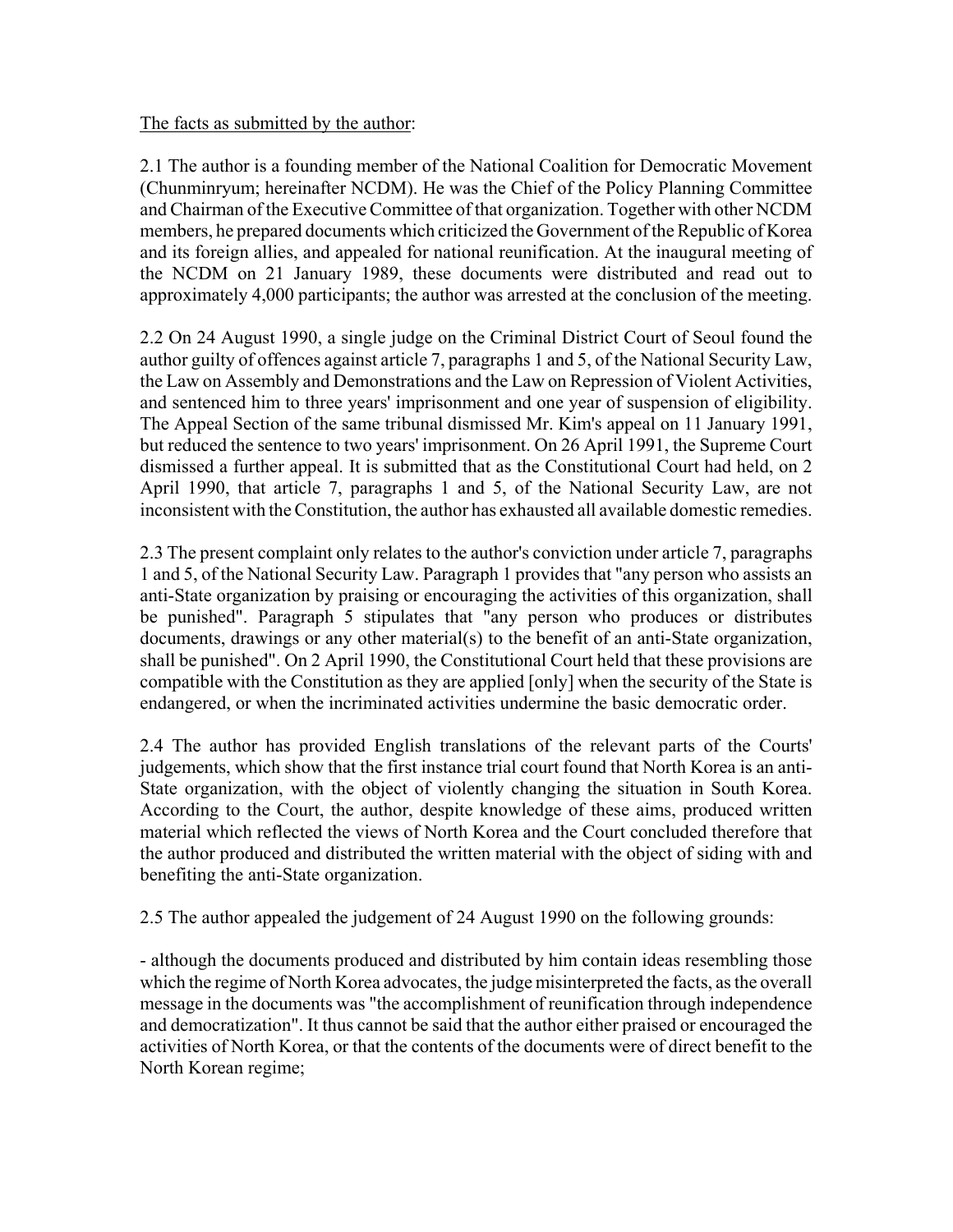- the prohibited acts and the concepts spelled out in paragraphs 1 and 5 of article 7 of the National Security Law are defined in such broad and ambiguous terms that these provisions violated the principle of legality, that is, article 21, paragraph 1, of the Constitution, which provides that freedoms and rights of citizens may be restricted by law only when absolutely necessary for national security, maintenance of law and order, public welfare, and that such restrictions may not violate essential aspects of fundamental rights; and

- in light of the findings of the Constitutional Court, the application of these provisions should be suspended for activities which carry no obvious danger for national security or the survival of democratic order. Since the incriminated material was not produced and distributed with the purpose of praising North Korea, and further does not contain any information which would obviously endanger either survival or security of the Republic of Korea, or its democratic order, the author should not be punished.

2.6 The appellate court upheld the conviction on the basis that the evidence showed that the author's written materials, which he read out at a large convention, argued that the Republic of Korea was under influence of foreign powers, defined the Government as a military dictatorship and contained other views which corresponded to North Korean propaganda. According to the Court the materials therefore advocated the policy of North Korea, and the first instance court had thus sufficient grounds to acknowledge that the author was siding with and benefiting an anti-State organization.

2.7 On 26 April 1991, the Supreme Court held that the relevant provisions of the National Security Law did not violate the Constitution so long as they were applied to a case where an activity puts national survival and security at stake or endangers basic liberal democratic order. Thus under article 7 (1) "activity which sides with ... and benefits" an anti-State organization means that if such activity could be beneficial to that organization objectively, the prohibition applies. The prohibition is applicable, if a person with normal mentality, intelligence and common sense acknowledges that the activity in question could be beneficial to the anti-state organization, or if there is wilful recognition that it could be beneficial. According to the Supreme Court, this implies that it is not necessary for the person concerned to have intentional acknowledgement or motivation to be "beneficial". The court went on to hold that the author and his colleagues had produced material which can be recognised, as a whole and objectively, to side with North Korean propaganda and that the author, who has normal intelligence and common sense, read it out and supported it, thereby objectively acknowledging that his activities could be beneficial to North Korea.

2.8 On 10 May 1991, the National Assembly passed a number of amendments to the National Security Law; paragraphs 1 and 5 of article 7 were amended by the addition of the words "with the knowledge that it will endanger national security or survival, or the free and democratic order" to the previous provisions.

## The complaint:

3.1 Counsel contends that although article 21, paragraph 1, of the Korean Constitution provides that "all citizens shall enjoy freedom of speech, press, assembly and association",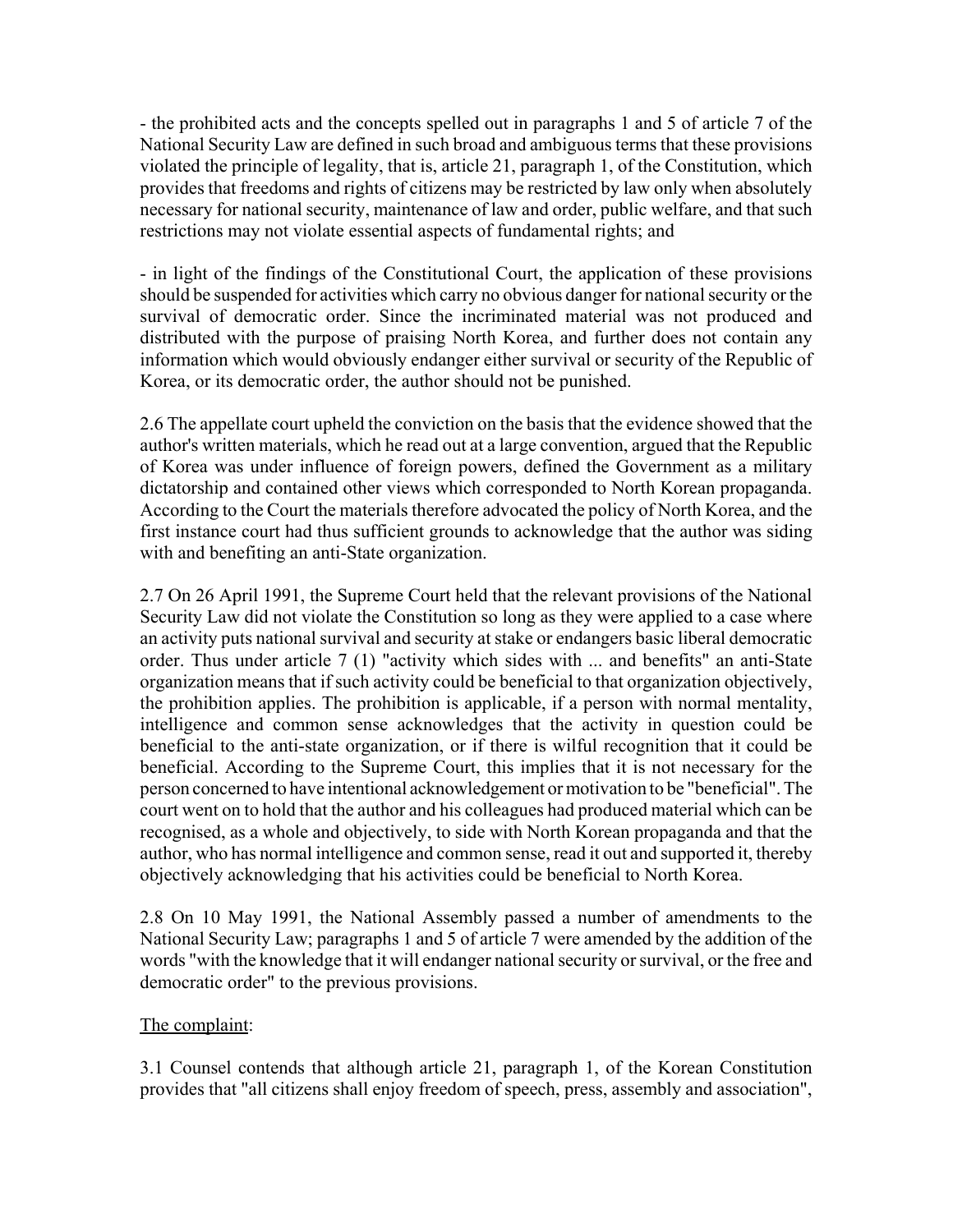article 7 of the National Security Law has often been applied to restrict freedom of thought, conscience or expression through speech or publication, by acts, association, etc. Under this provision, anyone who supports or thinks in positive terms about socialism, communism or the political system of North Korea is liable to punishment. It is further argued that there have been numerous cases in which this provision was applied to punish those who criticized government policies, because their criticism happened to be similar to that proffered by the North Korean regime against South Korea. In counsel's view, the author's case is a model of such abusive application of the National Security Law, in violation of article 19, paragraph 2, of the Covenant.

3.2 It is further argued that the courts' reasoning clearly shows how the National Security Law is manipulated to restrict freedom of expression, on the basis of the following considerations contrary to article 19 of the Covenant. First, the courts found that the author held opinions which were critical of the policies of the Government of the Republic of Korea; secondly, North Korea has criticized the Government of South Korea in that it distorts South Korean reality; thirdly, North Korea is characterized as an anti-State organization, which has been formed for the purpose of upstaging the government of South Korea (article 2 of the National Security Law); fourthly, the author wrote and published material containing criticism similar to that voiced by North Korea vis-à-vis South Korea; fifthly, the author must have known about that criticism; and, finally, the author's activities must have been undertaken for the benefit of North Korea and therefore amount to praise and encouragement of that country's regime.

3.3 Counsel refers to the Comments of the Human Rights Committee which were adopted after consideration of the initial report of the Republic of Korea under article 40 of the Covenant. $1$ 

Here, the Committee observed that:

"[Its] main concern relates to the continued operation of the National Security Law. Although the particular situation in which the Republic of Korea finds itself has implications on public order in the country, its influence ought not to be overestimated. The Committee believes that ordinary laws and specifically applicable criminal laws should be sufficient to deal with offences against national security. Furthermore, some issues addressed by the National Security Law are defined in somewhat vague terms, allowing for broad interpretation that may result in sanctioning acts that may not truly be dangerous for State security [...] [T]he Committee recommends that the State party intensify its efforts to bring its legislation more into line with the provisions of the Covenant. To that end, a serious attempt ought to be made to phase out the National Security Law which the Committee perceives as a major obstacle to the full realization of the rights enshrined in the Covenant and, in the meantime, not to derogate from certain basic rights [...]."

3.4 Finally, it is contended that although the events for which the author was convicted and sentenced occurred before the entry into force of the Covenant for the Republic of Korea on 10 July 1990, the courts delivered their decisions in the case after that date and therefore should have applied article 19, paragraph 2, of the Covenant in the case.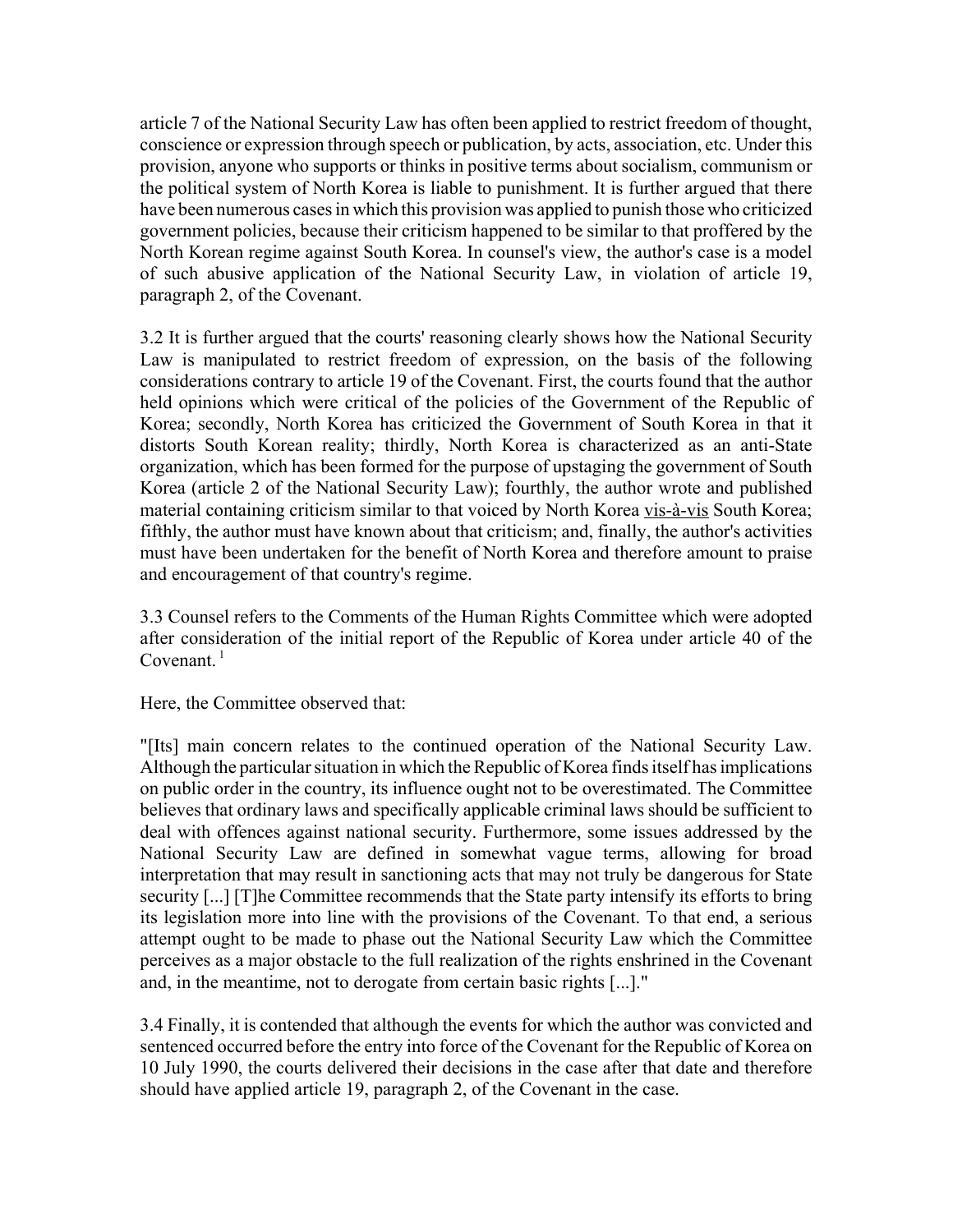### State party's information and observations on admissibility and author's comments thereon:

4.1 In its submission under rule 91 of the rules of procedure, the State party argues that as the communication is based on events which occurred prior to the entry into force of the Covenant for the Republic of Korea, the complaint is inadmissible ratione temporis inasmuch as it is based on these events.

4.2 The State party acknowledges that the author was found guilty on charges of violating the National Security Law from January 1989 to May 1990. It adds, however, that the complaint fails to mention that Mr. Kim was also convicted for organizing illegal demonstrations and instigating acts of violence on several occasions during the period from January 1989 to May 1990. During these demonstrations, according to the State party, participants "threw thousands of Molotov cocktails and rocks at police stations, and other government offices. They also set 13 vehicles on fire and injured 134 policemen". These events all took place before 10 July 1990, date of entry into force of the Covenant for the State party: they are thus said to be outside the Committee's competence ratione temporis.

4.3 For events occurring after 10 July 1990, the question is whether the rights protected under the Covenant were guaranteed to Mr. Kim. The State party contends that all rights of Mr. Kim under the Covenant, in particular his rights under article 14, were observed between the date of his arrest (13 May 1990) and that of his release (12 August 1992).

4.4 Concerning the alleged violation of article 19, paragraph 2, of the Covenant, the State party argues that the author has failed to identify clearly the basis of his claim and that he has merely based it on the assumption that certain provisions of the National Security Law are incompatible with the Covenant, and that criminal charges based on these provisions of the National Security Law violate article 19, paragraph 2. The State party submits that such a claim is outside the Committee's scope of jurisdiction; it argues that under the Covenant and the Optional Protocol, the Committee cannot consider the (abstract) compatibility of a particular law, or the provisions of a State party's law, with the Covenant. Reference is made to the Views of the Human Rights Committee on communication No. 55/1979,<sup>2</sup> which are said to support the State party's conclusions.

4.5 On the basis of the above, the State party requests the Committee to declare the communication inadmissible both ratione temporis, inasmuch as events prior to 10 July 1990 are concerned, and because of the author's failure to substantiate a violation of his rights under the Covenant for events which occurred after that date.

5.1 In his comments, the author notes that what is at issue in his case are not the events (i.e. before 10 July 1990) which initiated the violations of his rights, but the subsequent judicial procedures which led to his conviction by the courts. Thus, he was punished, after the entry into force of the Covenant for the Republic of Korea for having contravened the National Security Law. He notes that as his activities were only the peaceful expression of his opinions and thoughts within the meaning of article 19, paragraph 2, of the Covenant, the State party had a duty to protect the peaceful exercise of this right. In this context, the State authorities and in particular the courts were duty-bound to apply the relevant provisions of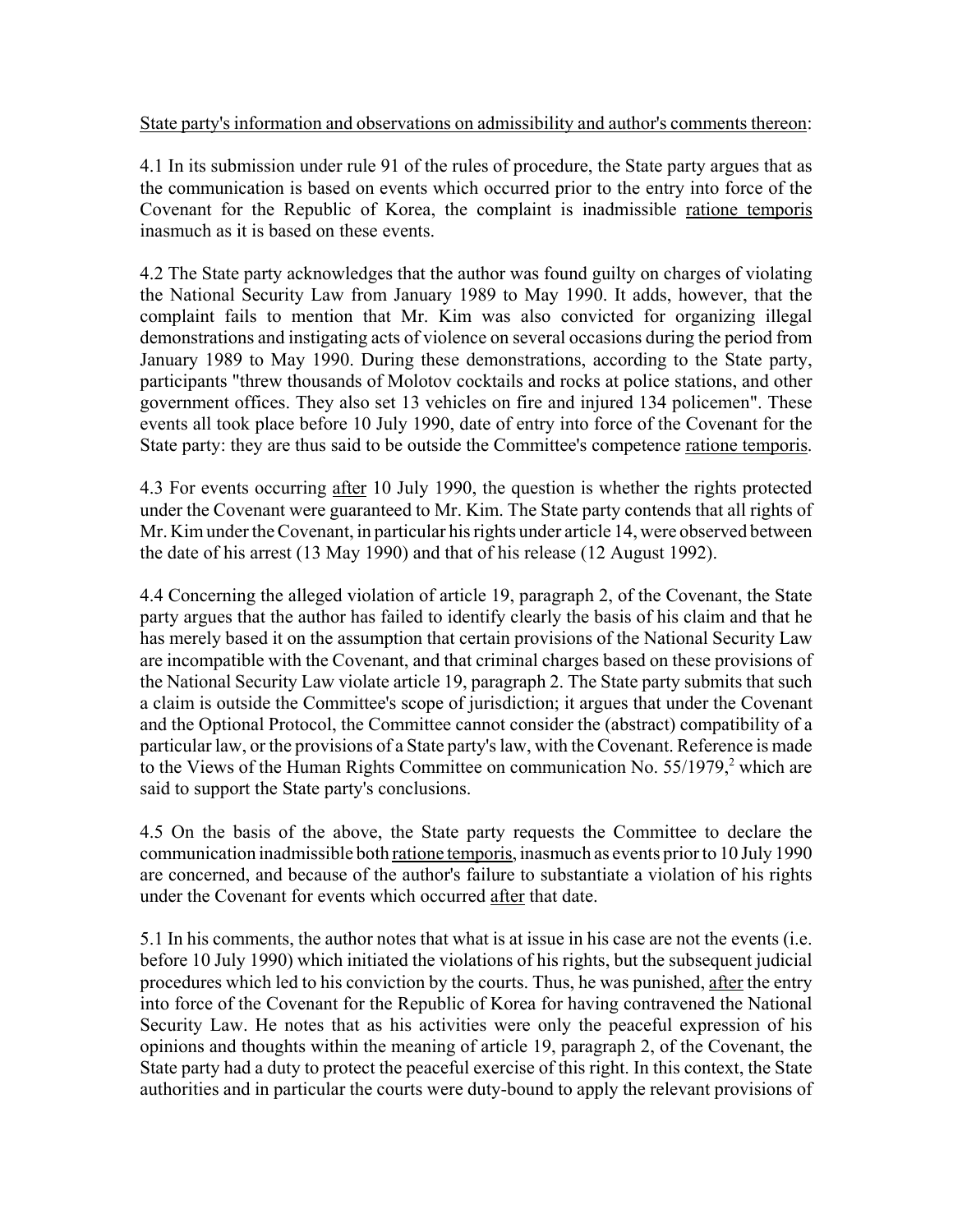the Covenant according to their ordinary meaning. In the instant case, the courts did not consider article 19, paragraph 2, of the Covenant when trying and convicting the author. In short, to punish the author for exercising his right to freedom of expression after the Covenant became effective for the Republic of Korea entailed a violation of his right under article 19, paragraph 2.

5.2 Counsel observes that the so-called illegal demonstrations and acts of violence referred to by the State party are irrelevant to the instant case; what he raises before the Committee does not concern the occasions on which he was punished for having organized demonstrations. This does not mean, counsel adds, that his client's conviction under the Law on Demonstrations and Assembly were reasonable and proper: it is said to be common that leaders of opposition groups in the Republic of Korea are convicted for each and every demonstration staged anywhere in the country, under an "implied conspiracy theory".

5.3 The author reiterates that he has not raised the issue of the National Security Law's compatibility with the Covenant. He does indeed express his view that, as the Committee acknowledged in its Concluding Comments on the State party's initial report, the said law remains a serious obstacle to the full realization of Covenant rights. However, he stresses that his communication concerns "solely the fact that he was punished for his peaceful exercise of the right to freedom of expression, in violation of article 19, paragraph 2, of the Covenant".

## The Committee's admissibility decision:

6.1 At its 56th session, the Committee considered the admissibility of the communication.

6.2 The Committee took note of the State party's argument that as the present case was based on events which occurred prior to the entry into force of the Covenant and the Optional Protocol for the Republic of Korea, it should be deemed inadmissible ratione temporis. In the instant case the Committee did not have to refer to its jurisprudence under which the effects of a violation that continued after the Covenant entered into force for the State party might themselves constitute a violation of the Covenant, since the violation alleged by the author was his conviction under the National Security Law. As this conviction took place after the entry into force of the Covenant on 10 July 1990 (24 August 1990 for conviction; 11 January 1991 for the appeal, and 26 April 1991 for the Supreme Court's judgement), the Committee was not precluded ratione temporis from considering the author's communication.

6.3 The State party had argued that the author's rights were fully protected during the judicial procedures against him, and that he was challenging in general terms the compatibility of the National Security Law with the Covenant. The Committee did not share this assessment. The author claimed that he had been convicted under article 7, paragraphs 1 and 5, of the National Security Law, for mere acts of expression. He further claimed that no proof was presented either of specific intention to endanger state security, or of any actual harm caused thereto. These claims did not amount to an abstract challenge of the compatibility of the National Security Law with the Covenant, but to an argument that the author had been the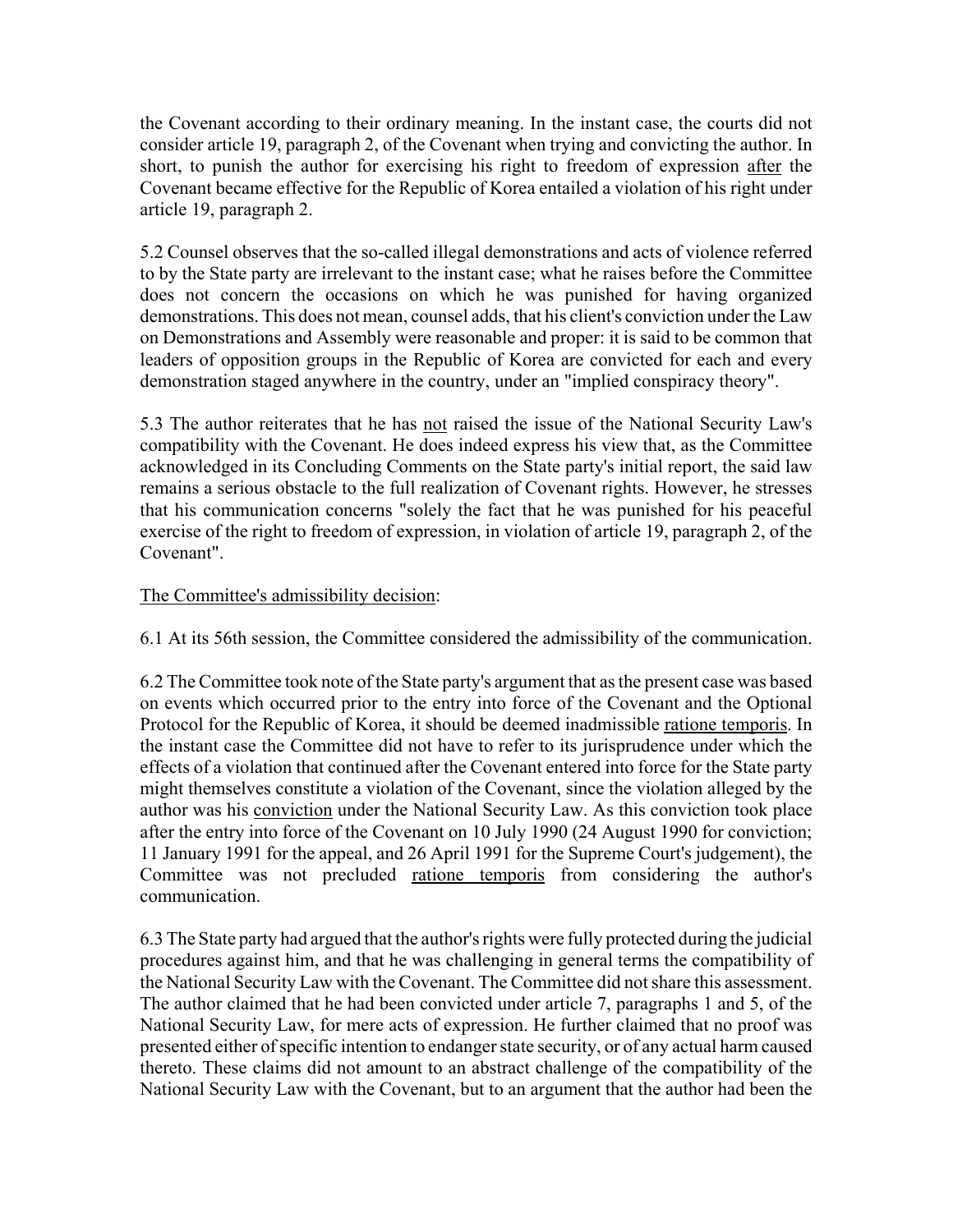victim of a violation by the State party of his right to freedom of expression under article 19 of the Covenant. This argument had been sufficiently substantiated to require an answer by the State party on the merits.

6.4 The Committee was satisfied, on the basis of the material before it, that the author had exhausted all available domestic remedies within the meaning of article 5, paragraph 2, of the Optional Protocol; it noted in this context that the State party had not objected to the admissibility of the case on this ground.

7. On 14 March 1996, the Human Rights Committee therefore decided that the communication was admissible inasmuch as it appeared to raise issues under article 19 of the Covenant.

## State party's submission on the merits and counsel's comments

8.1 In its submission, dated 21 February 1997, the State party explains that its Constitution guarantees its citizens fundamental rights and freedoms, including the right to freedom of conscience, freedom of speech and the press and freedom of assembly and association. These freedoms and rights may be restricted by law only when necessary for national security, the maintenance of law and order or for public welfare. The Constitution stipulates further that even when such restriction is imposed, no essential aspect of the freedom or right shall be violated.

8.2 The State party submits that it maintains the National Security Law as a minimal legal means of safeguarding its democratic system which is under a constant security threat from North Korea. The law contains some provisions which partially restrict freedoms or rights for the protection of national security, in accordance with the Constitution.<sup>3</sup>

8.3 According to the State party, the author overstepped the limits of the right to freedom of expression. In this context, the State party refers to the reasoning by the Appeals Section of the Seoul Criminal District Court in its judgement of 11 January 1991, that there was enough evidence to conclude that the author was engaged in anti-State activities for the benefit of North Korea, and that the materials which he distributed and the demonstrations which he sponsored and which resulted in serious public disorder, posed a clear danger to the existence of the State and its free-democratic public order. In this connection, the State party argues that the exercise of freedom of expression should not only be conducted in a peaceful manner but also be directed towards a peaceful aim. The State party points out that the author produced and disseminated materials to the public by which he encouraged and propagandized the North Korean ideology of making the Korean Peninsula communist by force. Furthermore, the author organized illegal demonstrations with massive violence against the police. The State party submits that these acts caused a serious threat to the public order and security and resulted in a number of casualties.

8.4 In conclusion, the State party submits that it is firmly of the view that the Covenant does not condone any acts of violence or violence-provoking acts committed in the name of the exercise of the right to freedom of expression.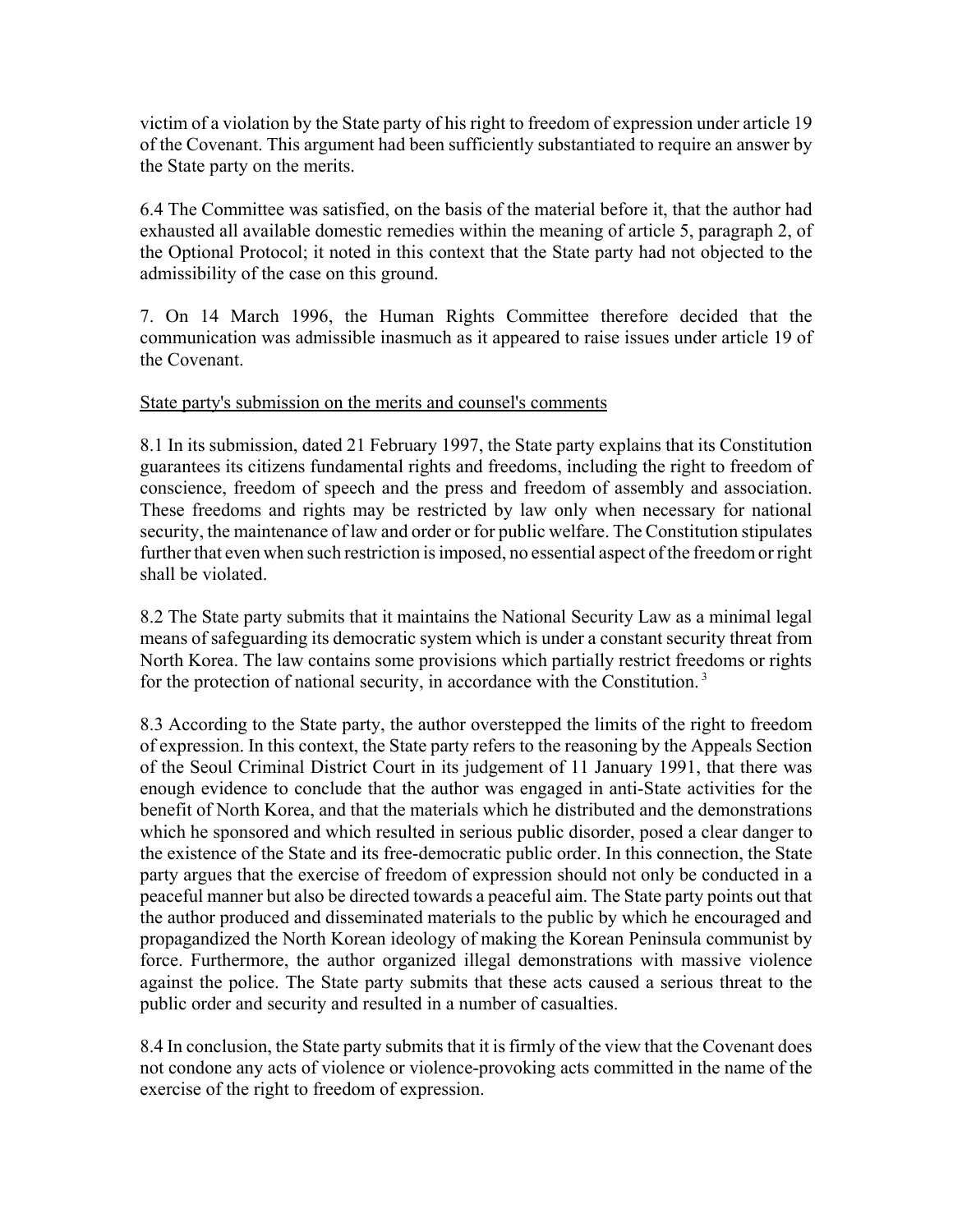9.1 In his comments on the State party's submission, counsel reiterates that the author's conviction under the Law on Demonstration and Assembly and the Law on Punishment of Violent Activities is not the issue in this communication. Counsel argues that the author's conviction under those laws cannot justify his conviction under the National Security Law for his allegedly enemy-benefiting expressions. Counsel therefore submits that if the expressions in question did not put the security of the country in danger, the author should not have been punished under the NSL.

9.2 Counsel notes that the author's electoral rights have been restored by the State party, and that the author was elected as a member of the National Assembly in the general election in April 1996. Because of this, counsel questions the grounds of the author's conviction for allegedly encouraging and propagandizing the North Korean ideology of making the Korean Peninsula communist by force.

9.3 According to counsel, the State party, through the NSL, has been stifling democracy under the banner of protecting it. In this connection, counsel argues that the essence of a democratic system is the guarantee of peaceful exercise of freedom of expression.

9.4 Counsel submits that the State party has not proved beyond reasonable doubt that the author had put the security of the country in danger by disseminating documents. According to counsel, the State party has failed to establish any relation between North Korea and the author and has failed to show what kind of threat the author's expressions had posed to the security of the country. Counsel submits that the author's use of his freedom of expression was not only peaceful but also directed towards a peaceful aim.

9.5 Finally, counsel refers to the ongoing process towards democracy in Korea, and claims that the present democratization is due to sacrifices of many people like the author. He points out that many of the country's activists who had been convicted as communists under the NSL are now playing important roles as members of the National Assembly.

10.1 In a further submission, dated 21 February 1997, the State party reiterates that the author was also convicted for organizing violent demonstrations, and emphasizes that the reasons for convicting him under the NSL were that he had aligned himself with the unification strategy of North Korea by arguing for unification in printed materials which were disseminated to about 4000 participants at the Founding Convention of the National Democratic Movement Coalition and that activities such as helping to implement North Korea's strategy constitute subversive acts against the State. In this connection, the State party notes that it has technically been at war with North Korea since 1953 and that North Korea continues to try to destabilize the country. The State party therefore argues that defensive measures designed to safeguard democracy are necessary, and maintains that the NSL is the absolute minimal legal means necessary to protect liberal democracy in the country.

10.2 The State party explains that the author's electoral rights were restored because he did not commit a second offence for a given period of time after having completed his prison term, and to facilitate national reconciliation. The State party submits that the fact that the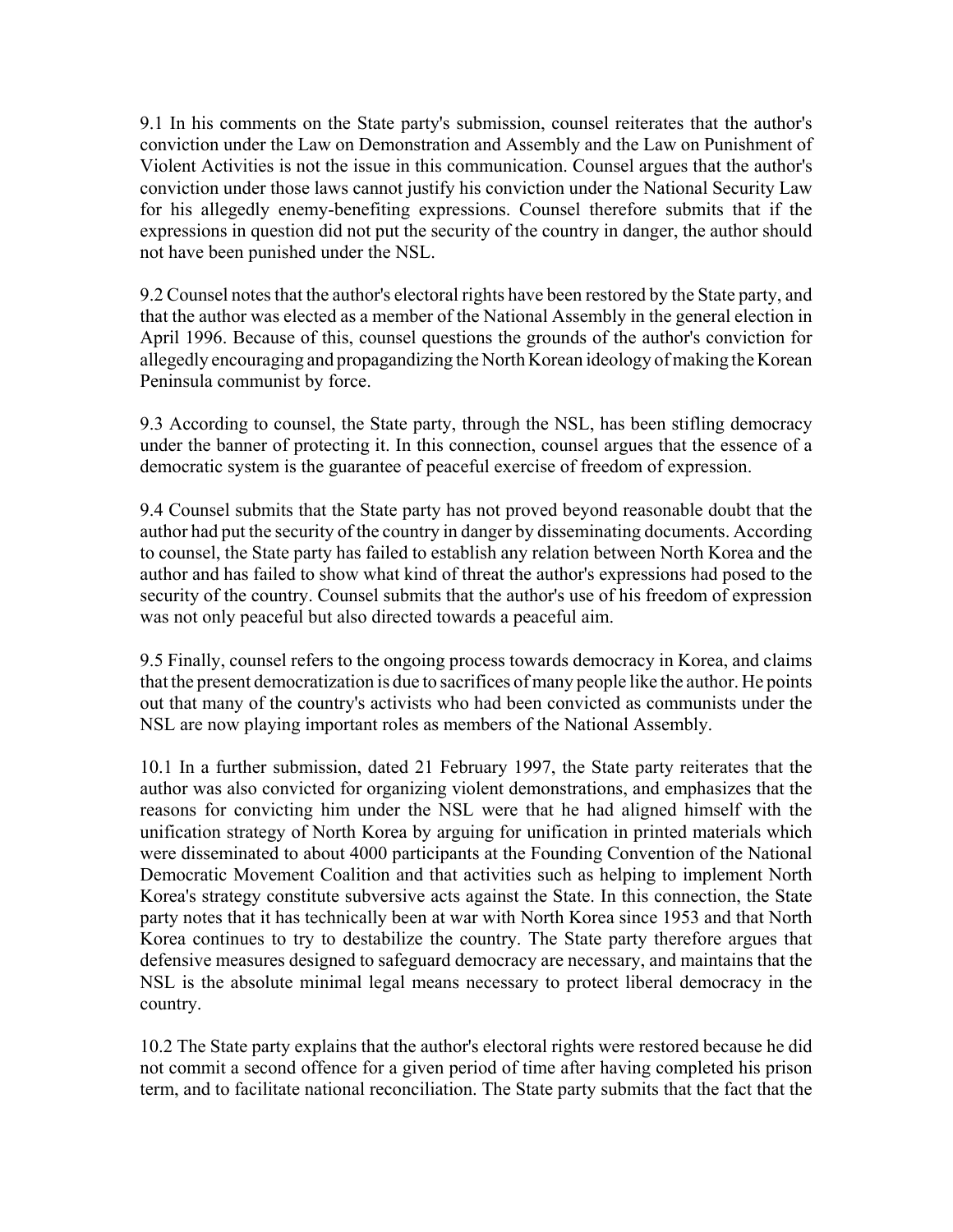author's rights were restored does not negate his past criminal activities.

10.3 The State party agrees with counsel that freedom of expression is one of the essential elements of a free and democratic system. It emphasizes, however, that this freedom of expression cannot be guaranteed unconditionally to people who wish to destroy and subvert the free and democratic system itself. The State party explains that the simple expression of ideologies, or academic research on ideologies, is not punishable under the NSL, even if these ideologies are incompatible with the liberal democratic system. However, acts committed under the name of freedom of speech but undermining the basic order of the liberal democratic system of the country are punishable for reasons of national security.

10.4 With regard to counsel's argument that the State party has failed to establish that a relation between the author and North Korea existed and that his actions were a serious threat to national security, the State party points out that North Korea has attempted to destabilize the country by calling for the overthrow of South Korea's "military-fascist regime" in favour of a "people's democratic government", which would bring about "unification of the fatherland" and "liberation of the people". In the documents, distributed by the author, it was argued that the Government of South Korea was seeking the continuation of the country's division and dictatorial regime; that the Korean people had been struggling for the last half century against US and Japanese neo-colonial influence, which aims at the continued division of the Korean peninsula and the oppression of the people; that nuclear weapons and American soldiers should be withdrawn from South Korea, since their presence posed a great threat to national survival and to the people; and that joint military exercises between South Korea and the USA should be stopped.

10.5 The State party submits that it is seeking peaceful unification, and not the continuation of the division as argued by the author. The State party further takes issue with the author's subjective conviction about the presence of US forces and US and Japanese influence. It points out that the presence of US forces has been an effective deterrent to prevent North Korea from making the peninsula communist through military force.

10.6 According to the State party, it is obvious that the author's arguments are the same as that of North Korea, and that his activities thus both helped North Korea and followed its strategy and tactics. The State party agrees that democracy means allowing different voices to be heard but argues that there should be a limit to certain actions so as not to cause damage to the basic order necessary for national survival. The State party submits that it is illegal to produce and distribute printed materials that praise and promote North Korean ideology and further its strategic objective to destroy the free and democratic system of the Republic of Korea. It argues that such activities, directed at furthering these violent aims, cannot be construed as peaceful.

11. Counsel for the author, by letter of 1 June 1998, informs the Committee that he has no further comments to make.

Issues and proceedings before the Committee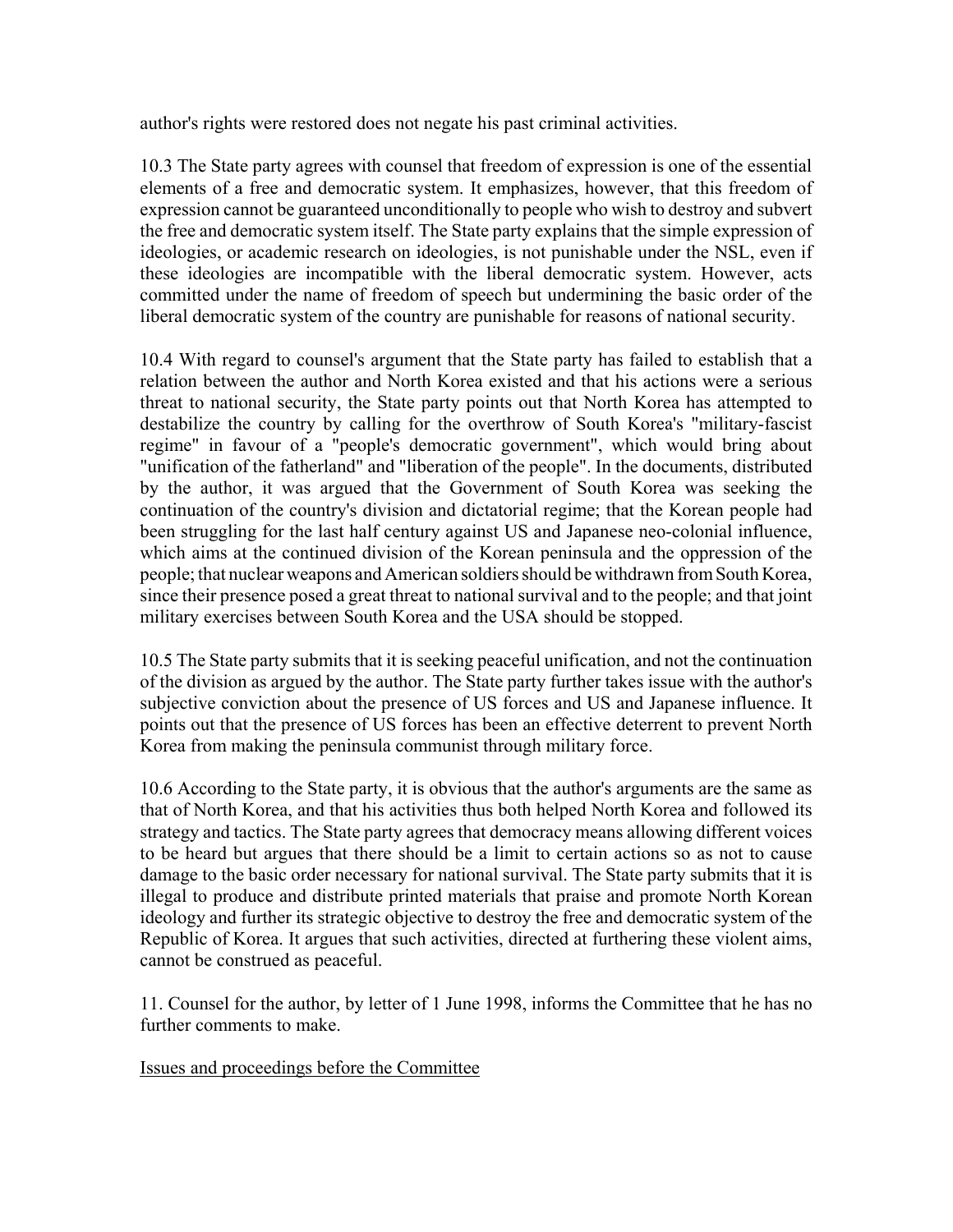12.1 The Human Rights Committee has considered the present communication in the light of all the information made available to it by the parties, as provided in article 5, paragraph 1, of the Optional Protocol.

12.2 The Committee observes that, in accordance with article 19 of the Covenant, any restriction on the right to freedom of expression must cumulatively meet the following conditions: it must be provided by law, it must address one of the aims set out in paragraph 3 (a) and (b) of article 19 (respect of the rights and reputation of others; protection of national security or of public order, or of public health or morals), and it must be necessary to achieve a legitimate purpose.

12.3 The restriction of the author's right to freedom of expression was indeed provided by law, namely the National Security Law as it is then stood; it is clear from the courts' decisions that in this case the author would also be likely to have been convicted if he had been tried under the law as it was amended in 1991, although this is not an issue in this case. The only question before the Committee is whether the restriction on freedom of expression, as invoked against the author, was necessary for one of the purposes set out in article 19, paragraph 3. The need for careful scrutiny by the Committee is emphasised by the broad and unspecific terms in which the offence under the National Security Law is formulated.

12.4 The Committee notes that the author was convicted for having read out and distributed printed material which were seen as coinciding with the policy statements of the DPRK (North Korea), with which country the State party was in a state of war. He was convicted by the courts on the basis of a finding that he had done this with the intention of siding with the activities of the DPRK. The Supreme Court held that the mere knowledge that the activity could be of benefit to North Korea was sufficient to establish guilt. Even taking that matter into account, the Committee has to consider whether the author's political speech and his distribution of political documents were of a nature to attract the restriction allowed by article 19 (3) namely the protection of national security. It is plain that North Korean policies were well known within the territory of the State party and it is not clear how the (undefined) "benefit" that might arise for the DPRK from the publication of views similar to their own created a risk to national security, nor is it clear what was the nature and extent of any such risk. There is no indication that the courts, at any level, addressed those questions or considered whether the contents of the speech or the documents had any additional effect upon the audience or readers such as to threaten public security, the protection of which would justify restriction within the terms of the Covenant as being necessary.

12.5 The Committee considers, therefore, that the State party has failed to specify the precise nature of the threat allegedly posed by the author's exercise of freedom of expression, and that the State party has not provided specific justifications as to why over and above prosecuting the author for contraventions of the Law on Assembly and Demonstration and the Law on Punishment of Violent Activities (which forms no part of the author's complaint), it was necessary for national security, also to prosecute the author for the exercise of his freedom of expression. The Committee considers therefore that the restriction of the author's right to freedom of expression was not compatible with the requirements of article 19, paragraph 3, of the Covenant.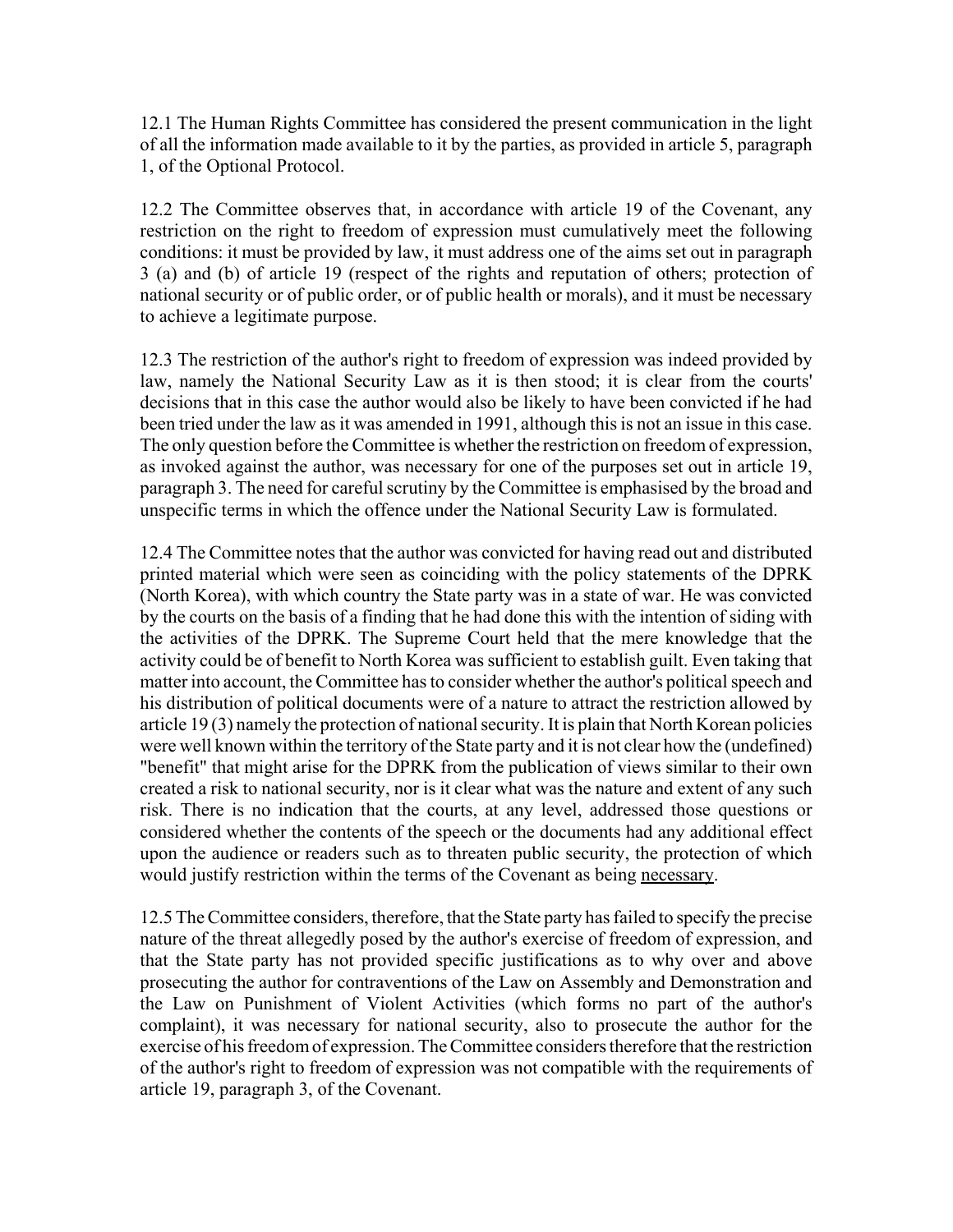13. The Human Rights Committee, acting under article 5, paragraph 4, of the Optional Protocol to the International Covenant on Civil and Political Rights, finds that the facts before it disclose a violation of article 19 of the International Covenant on Civil and Political Rights.

14. Under article 2 (3) (a) of the Covenant, the State party is under an obligation to provide the author with an effective remedy.

15. Bearing in mind that, by becoming a State party to the Optional Protocol, the Republic of Korea has recognized the competence of the Committee to determine whether there has been a violation of the Covenant or not and that, pursuant to article 2 of the Covenant, the State party has undertaken to ensure to all individuals within its territory and subject to its jurisdiction the rights recognized in the Covenant and to provide an effective and enforceable remedy in case a violation has been established, the Committee wishes to receive from the State party, within ninety days, information about the measures taken to give effect to the Committee's Views. The State party is also requested to translate and publish the Committee's Views.

 $\frac{1}{2}$ 

1/ CCPR/C/79/Add.6, adopted during the Committee's 45th session (Oct.-Nov. 1992), paragraphs 6 and 9.

2/ Case No. 55/1979 (Alexander MacIsaac v. Canada), Views adopted on 14 October 1982, paragraphs 10 to 12.

<sup>\*/</sup> The following members of the Committee participated in the examination of the present communication: Mr. Nisuke Ando, Mr. Th. Buergenthal, Ms. Christine Chanet, Lord Colville, Mr. Omran El Shafei, Ms. Elizabeth Evatt, Mr. Eckart Klein, Mr. David Kretzmer, Ms. Cecilia Medina Quiroga, Mr. Fausto Pocar, Mr. Martin Scheinin, Mr. Roman Wieruszewski, Mr. Maxwell Yalden and Mr. Abdalla Zakhia.

<sup>\*\*/</sup> The text of an individual opinion by Committee member Nisuke Ando is appended to the present document.

<sup>3/</sup> Article 1 of the National Security Law reads: "The purpose of this law is to control anti-State activities which endanger the national security, so that the safety of the State as well as the existence and freedom of the citizens may be secured." Article 7, paragraph 1, reads "Any person who has praised or has encouraged or sided with the activities of an anti-State organization or its members or a person who has been under instruction form such an organization, or who has benefited an anti-State organization by other means shall be punished by penal servitude for a term not exceeding seven years." Paragraph 5 of article 7 reads: "Any person who has, for the purpose of committing the actions as stipulated in the above paragraphs, produced, imported, duplicated, kept in custody, transported, disseminated, sold or acquired documents, drawings or other similar means of expression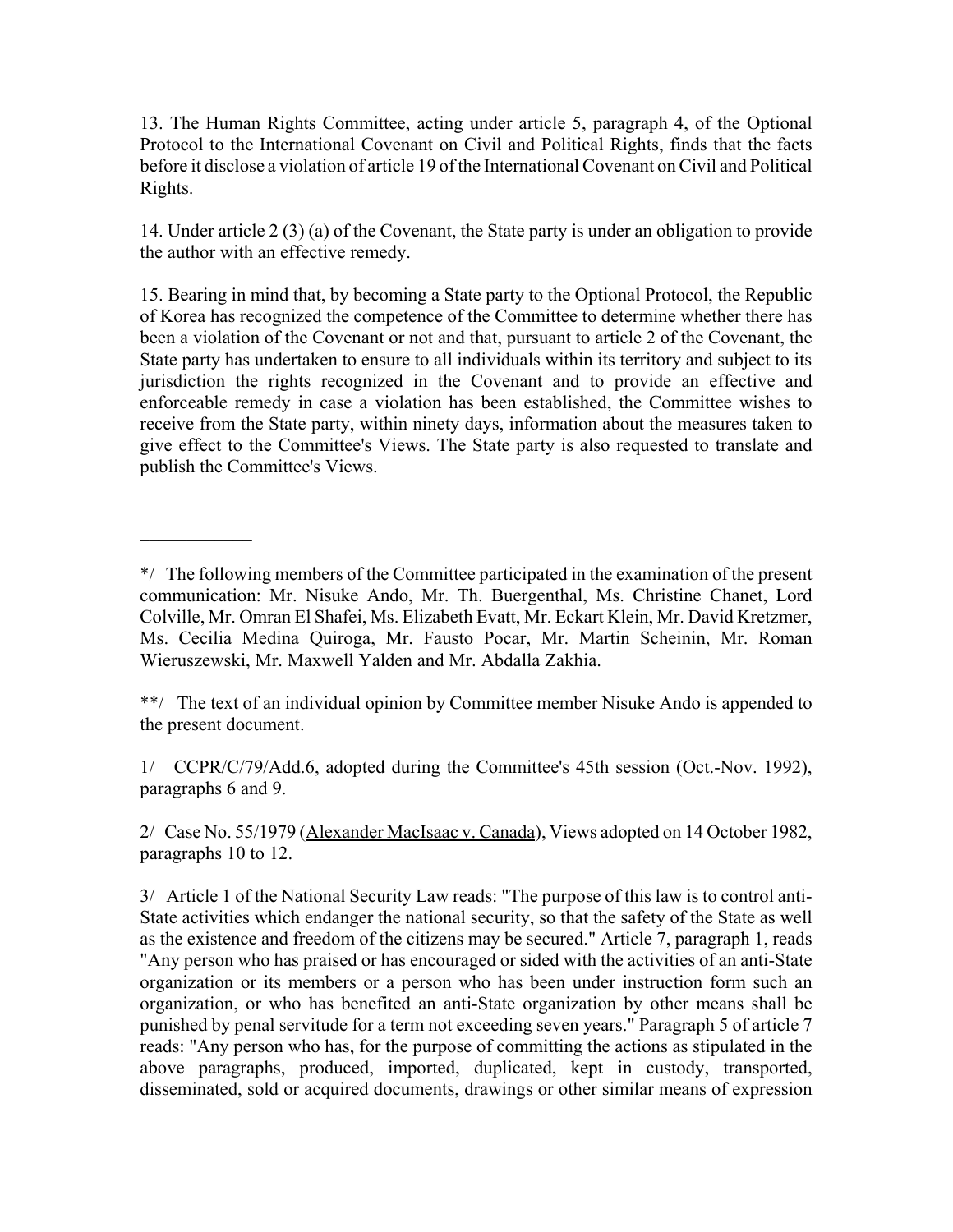shall be punished by the same penalty as set forth in each paragraph.".

[Adopted in English, French and Spanish, the English text being the original version. Subsequently to be issued also in Arabic, Chinese and Russian as part of the Committee's annual report to the General Assembly.]

# **Appendix**

### Individual opinion by member Nisuke Ando (dissenting)

I am unable to agree with the Committee's views in this case that "the restriction of the author's right to freedom of expression was not compatible with the requirements of article 19, paragraph 3, of the Covenant". (para. 12.5)

According to the Committee, "there is no indication that the courts .... considered whether the contents of the speech [by the author] or the documents [distributed by him] had any additional effect upon the audience or readers such as to threaten public security" (para.12.4) and "the State party has not provided specific justifications as to why over and above prosecuting the author for contraventions of the Law on Assembly and Demonstration and the Law on Punishment of Violent Activities (which forms no part of the author's complaint), it was necessary for national security, also to prosecute the author for the exercise of his freedom of expression". (para. 12.5)

However, as noted by the State party, the author was "convicted for organizing illegal demonstrations and instigating acts of violence on several occasions during the period from January 1989 to May 1990. During these demonstrations ... participants "threw thousands of Molotov cocktails and rocks at police stations, and other government offices. They also set vehicles on fire and injured 134 policemen"." (para.4.2) In this connection the Committee itself "notes that the author was convicted for having read out and distributed printed material which expressed opinions ... coinciding with the policy statements of DPRK (North Korea), with which country the State party was formally in a state of war". (para.12.4. See also the explanation of the State party in paras. 10.4 and 10.5)

The author's counsel argues that "the author's conviction under the Law on Demonstration and Assembly and the Law on Punishment of Violent Activities is not the issue in this communication" and that "the author's conviction under those laws cannot justify his conviction under the National Security Law for his allegedly enemy-benefiting expressions". (para.9.1)

Nevertheless, the author's reading out and distributing the printed material in question, for which he was convicted under these laws, were the very acts for which he was convicted under the National Security law and which lead to the breach of public order as described by the State party. In fact, counsel fails to refute that the author's reading out and distributing